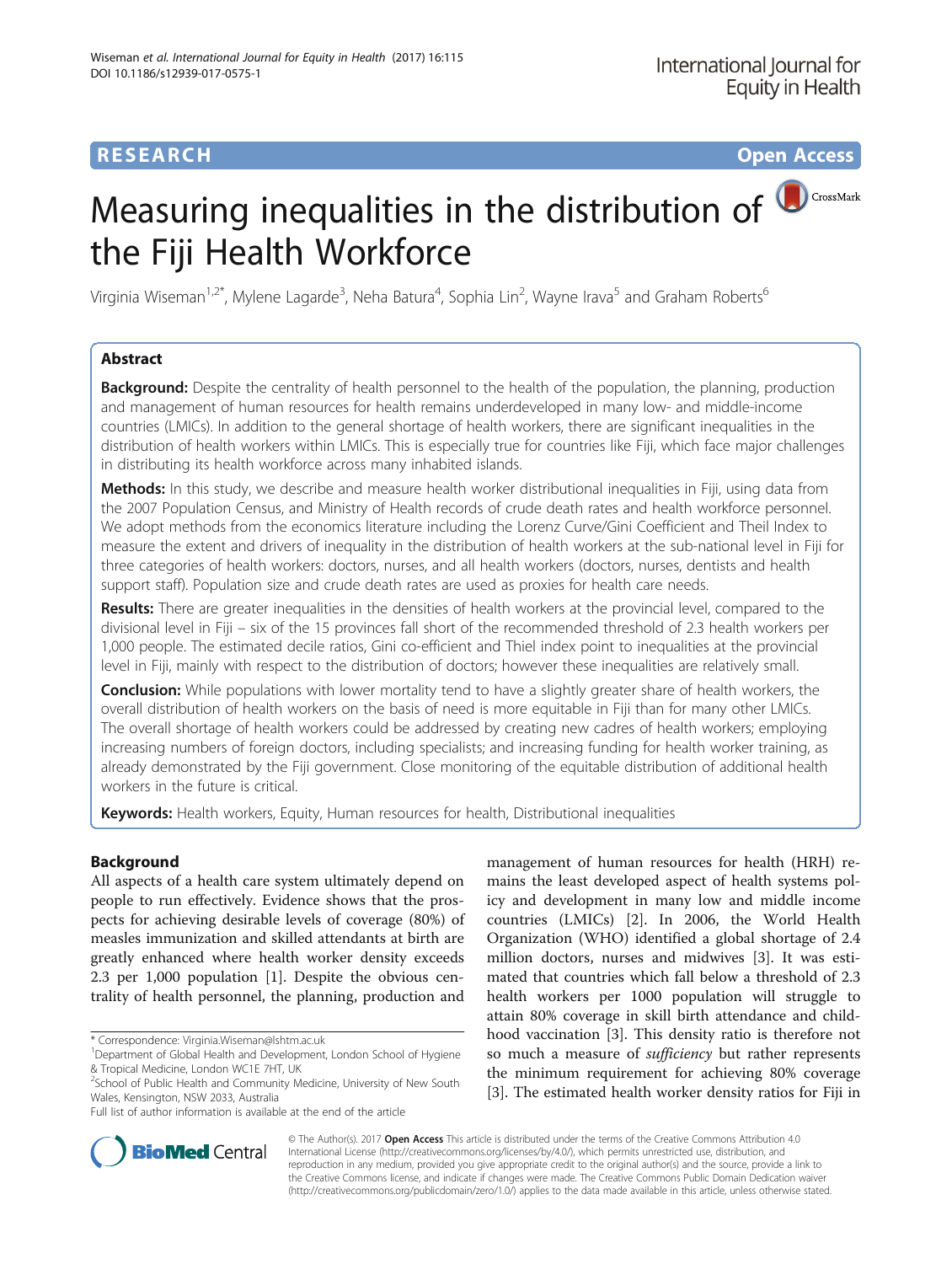2009 consist of only 0.4 practicing physicians and 2.2 nurses and midwives per 1000 people [[4\]](#page-6-0).

While countries grapple with policies to address national shortages of health workers, many are asking what can be done in the interim to adjust the spread of existing health workers to better address growing health care needs. In the Pacific region, doctors are generally employed in hospitals in urban areas, while nurses deliver the majority of health services in rural areas [[5\]](#page-6-0). In Fiji, there is inconsistency in size and population catchment for similar levels of health facility, with some facilities with small workloads being better equipped and staffed than others with much larger workloads [\[6](#page-6-0)].

Policies designed to address the maldistribution of health workers must be informed by robust analyses of not only the current per capita distribution of health workers but just as importantly, the distribution according to the level of 'need' within a country. The equitable distribution of health workers may not necessarily translate into an equal number of health workers across states, provinces or divisions. Just as it is argued at the global level that the number of health workers should reflect relative need, so is the case at the sub-national level where significant differences in morbidity and mortality patterns exist within countries [[7\]](#page-6-0). For example, a recent study measuring the distribution of health workers at the sub-national level in Brazil found that the poorest and neediest states of Brazil experience the highest shortage of health workers and at the same time have the highest inequalities in the distribution of skilled health workers [[8\]](#page-6-0). Similar findings have been reported for other LMICs including Vietnam [\[9](#page-6-0)], China [\[10](#page-6-0)], India [[10\]](#page-6-0) and Tanzania [[7](#page-6-0)] where nurses and physicians are typically shown to be concentrated in wealthier urban areas of these countries.

Until now Pacific countries like Fiji have rarely been the subject of these types of analyses that have instead been limited to a small set of studies with access to reliable disaggregated data routinely collected at the country level. Moreover, there have been important advances in the methods used to measure inequalities in other fields of research that have not always been taken advantage of by those analysing inequalities in HRH [[8\]](#page-6-0). Consequently, debates about appropriate policy solutions and workforce strategies have tended to proceed in countries like Fiji without good evidence on distributional inequalities in the health workforce at the sub national level. This paper seeks to measure inequalities in the distribution of the existing stock of health workers in Fiji and to account for the sources of these inequalities. From a methodological point of view, this paper not only contributes to the HRH literature by applying techniques traditionally confined to the measurement of income inequalities in economics, but it also examines how different measures of health care 'need' influence the allocation of health care resources, in this case, health workers. Finally, most studies focus on the distribution of a single cadre of health worker [[11](#page-6-0)–[13\]](#page-6-0). In this study we describe the distribution of all the main cadre of health workers and in this way, we are able to provide insight, for instance, into whether areas that have relatively few physicians are "compensated" by having relatively more lower-cadre workers.

# Methods

# Setting

Fiji is a middle-income country with a reported gross national income per capita of USD\$4,830 in 2015 [[14\]](#page-6-0). It has an estimated 2010 population of 854 000 [\[15](#page-6-0)] and comprises 332 islands and coral atolls, about 110 of them inhabited and covering more than 18,000 square kilometres. For government planning purposes the population is divided into four divisions<sup>1</sup> and 15 provinces [\[16](#page-6-0)]. The nature of this geography poses significant challenges for the delivery of health services to the population that are dispersed over such a large maritime region [\[17](#page-6-0)]. The Government of Fiji finances and provides the majority of health services. Around 70% of health workers are salaried staff of the Ministry of Health (MoH). Nurses represent almost two-thirds of the health workforce.

Infant mortality rates in Fiji have declined from 60 deaths per 1000 live births in 1945 to around 20 per 1000 live births in 2000, where it has since remained stable [\[18\]](#page-6-0). Maternal mortality rates have been halved since the 1960s [\[18](#page-6-0)] but at a ratio of 29.3 per 100,000 live births, it is still well above the 2015 Millennium Development Goals (MDG) target of 10.3 per 100,000 live births [\[19](#page-6-0)]. The under-five mortality rate, which has barely changed since 2000, remains at 16.6 per 1000 live births, against the MDG4 target of 5.5 [\[19\]](#page-6-0). Despite improvements in infant and maternal mortality since the mid-20th Century, the life expectancy of Fijians has not improved since 1985, and has fallen in indigenous Melanesian women, largely due to increases in premature mortality from non-communicable diseases (NCDs) [[20\]](#page-6-0). NCDs are the leading cause of ill-health, disabilities and death in Fiji with around 80% of all deaths caused by an NCD [\[21](#page-6-0)]. Amongst NCDs, cardiovascular disease (CVD) is the main cause of death [[18\]](#page-6-0). High prevalence and incidence of CVD risk factors such as hypertension [[22\]](#page-6-0), tobacco smoking [[23](#page-6-0)], obesity and type 2 diabetes [[24, 25\]](#page-6-0) are attributed to poor lifestyle choices including high density, low nutrient diets and insufficient physical activity. Fiji currently faces a triple burden of diseases (communicable diseases, NCD, and injuries) common to a growing number of LMICs.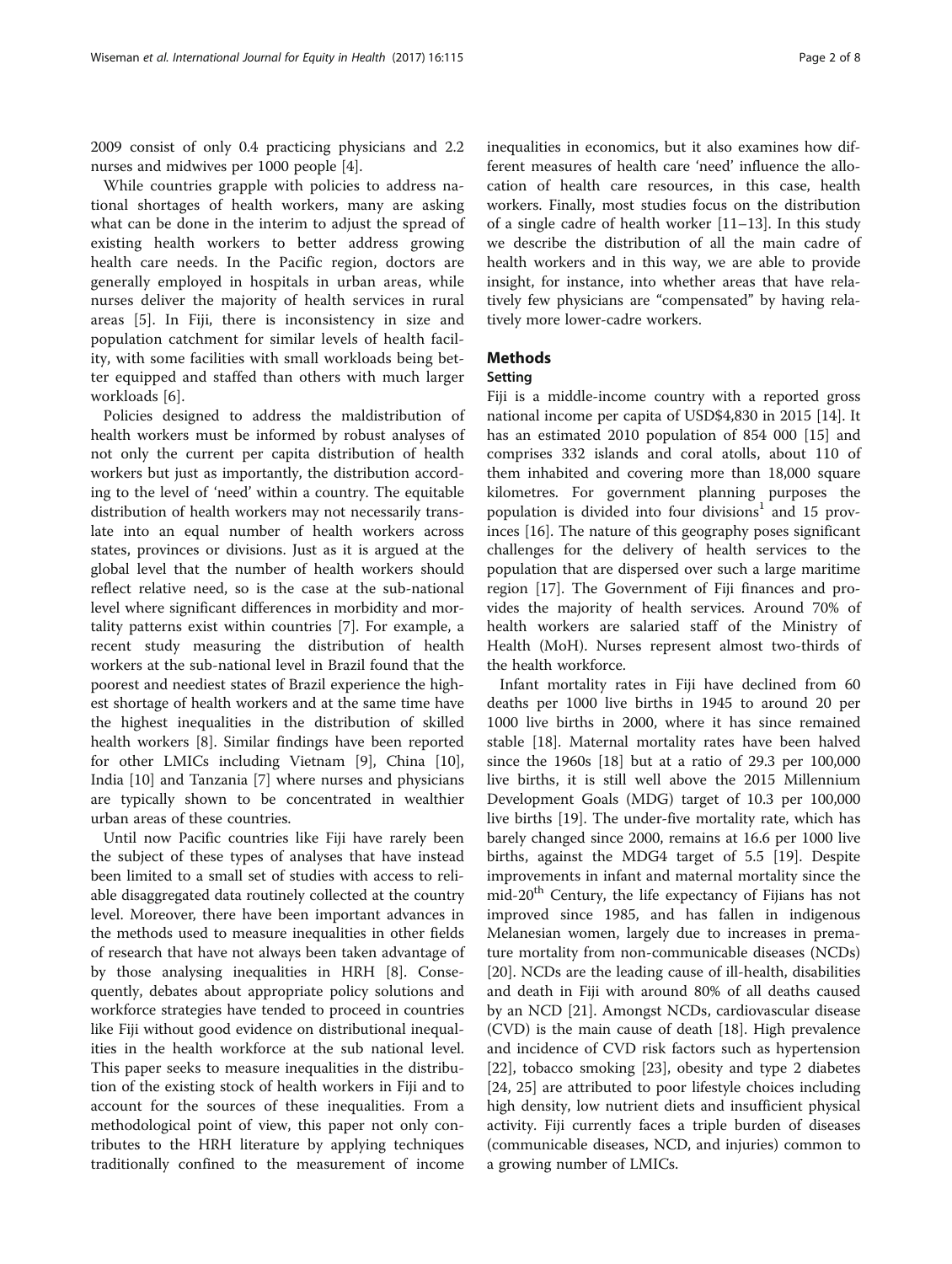It is yet to be seen how Fiji will fit into the new 2030 agenda of the Sustainable Development Goals (SDGs), but with NCDs already at epidemic levels, the health system faces some serious challenges especially in the context of HRH [[4\]](#page-6-0). Staff shortages and the need to strengthen the health system through improving investment in the health workforce has been identified as a key factor undermining progress towards the health related MDGs and SDGs [\[26\]](#page-6-0). Staff shortages are fuelled by two separate but compounded factors. On the one hand, there is increasing pressure to create a health workforce in Fiji to improve efficiency and resource allocation [\[17\]](#page-6-0). On the other hand, the Ministry of Health struggles to retain staff due to the international migration of skilled health workers, the internal migration of health workers from rural to urban areas, and from the

## Data

The main data sources for this analysis were: the 2007 Population Census [[28](#page-6-0)]; Ministry of Health records of crude all-cause death rates across divisions and provinces; and Ministry of Health personnel records that include data on age, sex, employment number, qualifications, place of work, position title, specialisation and location of health personnel. Cadres of health workers were grouped according to the International Labour Organisation's International Standard Classification of Occupations (ISCO-08) [[29\]](#page-6-0).

clinical sector to the non-clinical sector [\[27\]](#page-6-0).

## Measures of inequality

First, for each of the three categories of health workers, we calculated densities per 1000 population across the four divisions and 15 provinces. Then, to characterise inequalities in health workforce distribution, we calculated the following inequality indices: decile dispersion ratios; Lorenz Curve and Gini Coefficient; and the Theil index. The decile dispersion ratio measures the "distance" between two groups located close to the extremes of the distribution of a particular resource. This ratio can be calculated for a range of different percentiles but in general is used with the  $10^{th}$  and  $90^{th}$  percentiles [[30](#page-6-0)]. For example, if the average number of health workers per 1000 population at the  $10^{th}$  percentile is 2, and the average number of doctors per 1000 population of the 90<sup>th</sup> percentile is 20, the ratio will be equal to 10. This measure is relatively robust to the existence of outliers in the distribution but it uses only two points of the entire distribution, thereby ignoring a lot of information.

The Gini Coefficient is a measure of the aggregate level of inequality and varies between 0, which reflects complete equality and 1, which indicates complete inequality (one person has all the income or consumption, all others have none). The Gini coefficient is based on

the Lorenz curve, a cumulative frequency curve that compares the distribution of a specific variable (in this case, the number of health workers per province or division) with the uniform distribution (i.e. total population per province or division) that represents equality [\[31](#page-6-0)]. Compared to a decile dispersion index, the Gini coefficient incorporates all data and allows direct comparison between units with different population size.

The Theil index is another measure of inequality that permits sub-groups to be broken down or 'decomposed' within the context of larger groups [\[32](#page-6-0)]. The Theil Index involves more than a simple difference or ratio, they enable units (e.g. countries) to be partitioned into mutually exclusive and exhaustive groups (in this case, divisions and provinces) and two separate components of overall inequality to be calculated: a weighted sum of 'within group inequality' and a 'between group' component that measures inequality due solely to variations in health worker density across groups [[10\]](#page-6-0). A Theil Index of 0 represents perfect equality and something close to 1 is considered very unequal. For this study, the Thiel L index is used to analyse between division and province inequalities – its formulation and decomposition properties are explained in detail elsewhere (see [[10](#page-6-0), [32](#page-6-0)]).

Finally, we introduce a measure of 'need' to explore further issues of health workforce inequalities. In health workforce planning, one typically compares the number of health workers per capita across geographical or administrative units [[12](#page-6-0), [33](#page-6-0)]. This is in essence what is done by the first three indicators. This implicitly assumes that the need for health workforce is fully correlated with population size. While this approach is the norm in many LMICs, mostly because routinely available data can be very limited, population levels may not be a very good measure of health care needs. Disease patterns and access to health facilities can vary significantly between divisions or provinces; areas with a smaller population may suffer from a larger share of disease burden. Also, a higher number of staff per capita might be needed in areas with a lower population density [[7\]](#page-6-0). Consequently, analysts have started to incorporate alternative measures of need in the analysis of health workforce distribution, including Infant Mortality Ratios, Standardised Mortality Ratios, Under Five Mortality Ratios and HIV prevalence rate. [\[7](#page-6-0), [8](#page-6-0)]. In the absence of Standardised Mortality Rates at the provincial level, here we use crude all-cause death rates as a proxy for health care needs.

All statistical computations were conducted in Stata version 14.

# Results

Table [1](#page-3-0) shows the descriptive statistics of health workforce distribution, with the total number and densities of nurses, doctors and all health workers at the provincial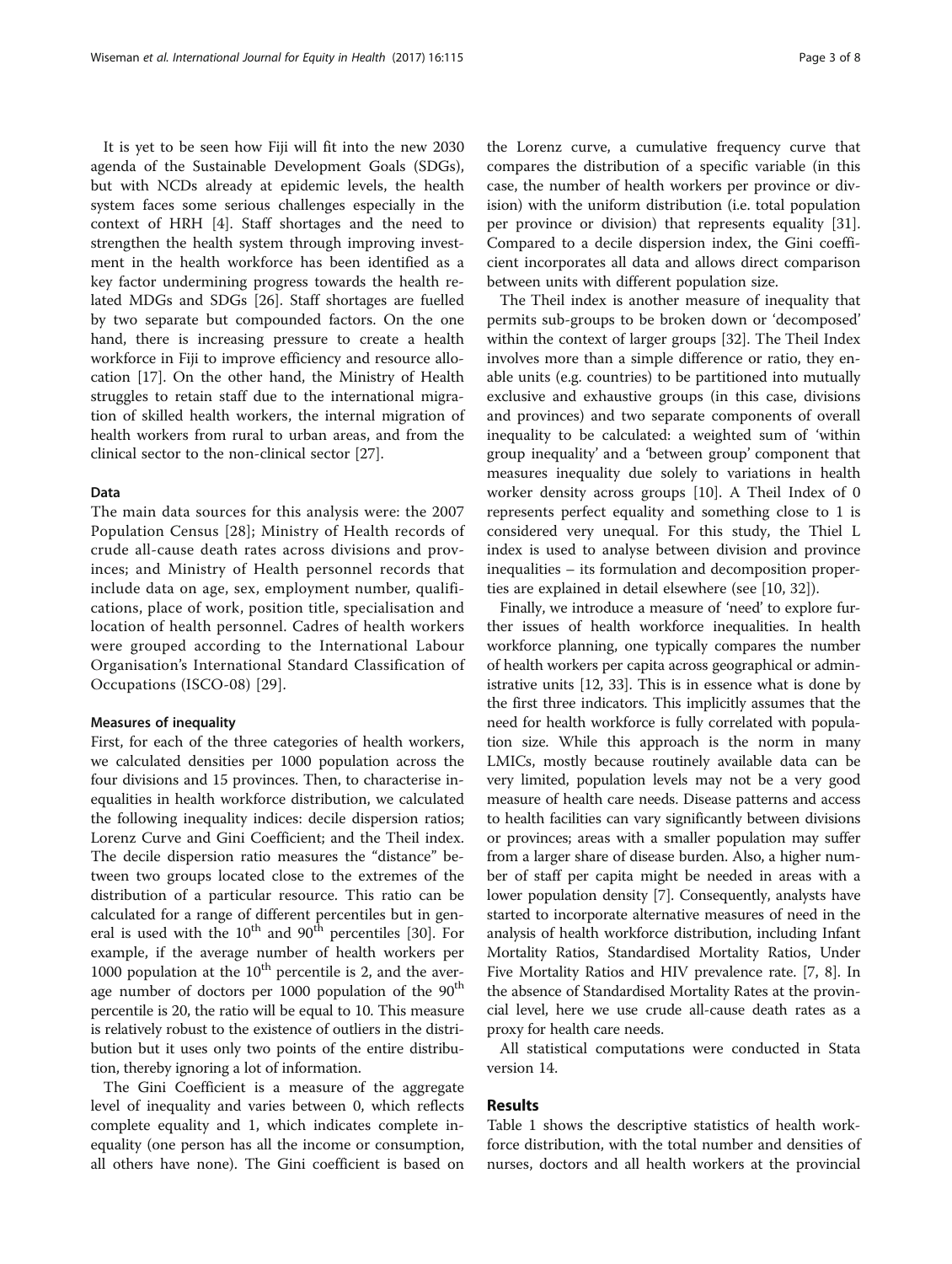| Province          | Numbers        |                |                    | Density (per 1,000 population) |        |                    |
|-------------------|----------------|----------------|--------------------|--------------------------------|--------|--------------------|
|                   | Doctors        | Nurses         | All health workers | Doctors                        | Nurses | All health workers |
| Central division  | 179            | 925            | 1,262              | 0.50                           | 2.56   | 3.50               |
| Naitasiri         | 9              | 61             | 77                 | 0.05                           | 0.35   | 0.44               |
| Rewa              | 152            | 742            | 1102               | 1.51                           | 7.39   | 10.98              |
| Serua             | 5              | 30             | 41                 | 0.26                           | 1.55   | 2.12               |
| Namosi            | $\mathbf 0$    | $\overline{7}$ | $\overline{7}$     | $\mathbf 0$                    | 0.95   | 0.95               |
| Tailevu           | 13             | 85             | 117                | 0.22                           | 1.45   | 2.00               |
| Eastern division  | 17             | 123            | 149                | 0.44                           | 3.16   | 3.83               |
| Kadavu            | 2              | 28             | 33                 | 0.19                           | 2.69   | 3.17               |
| Lau               | 13             | 76             | 95                 | 1.28                           | 7.47   | 9.33               |
| Lomaiviti         | $\mathbf{1}$   | 9              | 12                 | 0.06                           | 0.54   | 0.73               |
| Rotuma            | 1              | 10             | 13                 | 0.57                           | 5.67   | 7.37               |
| Northern division | 89             | 372            | 509                | 0.66                           | 2.75   | 3.77               |
| Bua               | 5              | 34             | 44                 | 0.36                           | 2.45   | 3.17               |
| Cakaudrove        | 12             | 103            | 131                | 0.23                           | 2.01   | 2.55               |
| Macuata           | 72             | 235            | 342                | 1.03                           | 3.36   | 4.9                |
| Western division  | 151            | 657            | 895                | 0.46                           | 2.00   | 2.73               |
| Ba                | 144            | 528            | 780                | 0.60                           | 2.21   | 3.26               |
| Nadroga-Navosa    | 5              | 71             | 88                 | 0.08                           | 1.18   | 1.47               |
| Ra                | $\overline{2}$ | 58             | 67                 | 0.07                           | 2.00   | 2.31               |

<span id="page-3-0"></span>Table 1 Numbers and densities of health workers, 2011

and divisional level. Eastern division, which consist mainly of the remote islands, has far fewer nurses and doctors compared to all other divisions. However, looking at health worker density per population is more helpful as this captures the particular geography of Fiji. This shows that the ratio for health workers tends to be around the absolute minimum standard set by the WHO of 228 health workers for every 100,000 people (i.e. equivalent to a density ratio of 2.3 doctors, nurses and midwives per 1,000 population). Of the 15 provinces in Fiji, nine are below the minimum ratio for nurses and all are below the ratio for doctors. Of the four divisions, one is below the minimum ratio for nurses and all are below the ratio for doctors.

The absolute number of doctors is strikingly low in 9 out of 15 provinces where there are fewer than 10 doctors in post. In fact, the vast majority of doctors work in three provinces (Rewa in Central division, Macuata in Northern division and Ba in Western division), which include the capital (Suva). This is a reflection of the location of Fiji's major hospitals. Admissions to these hospitals are from further afield than the provinces in which they are located. However, it is again important to balance this against population size - for example, in Kadavu province there are 0.19 doctors for 1,000 people, even though there are only 2 doctors in that province. With the possible exception of Rewa, Kadavu, Lau and

Macuata, there is no clear indication at the provincial level that the shortage of doctors is being compensated through additional nurses. Health worker densities fall below the WHO norm for 6 of the 15 provinces.

Table [2](#page-4-0) shows the three summary statistics of the inequality in the distribution of health workers in Fiji: decile dispersion ratios, Gini coefficient and Theil's L index. Several observations about these estimates can be made. First, the overall inequality in the distribution of the health workforce is much higher when calculated at the lower level (provinces) compared to higher level (division), for all categories of health workers. For example, across provinces, a Gini coefficient of 0.532 for doctors, 0.412 for nurses and 0.434 for all health workers. Secondly, there is consistently higher inequality in absolute terms for doctors than all other categories – overall, within province and between province and for all three indices.

The greater inequalities in health worker densities at the provincial level is confirmed by the decile dispersion ratios which express those populations with greatest availability of health workers as multiples of those that have least availability. For example, Table [2](#page-4-0) shows that those that have greatest access to doctors (90<sup>th</sup> decile) have about 21 times the number of nurses per 1000 than those in  $10^{th}$  decile at the provincial level. This is compared to about 1.5 times at the divisional level.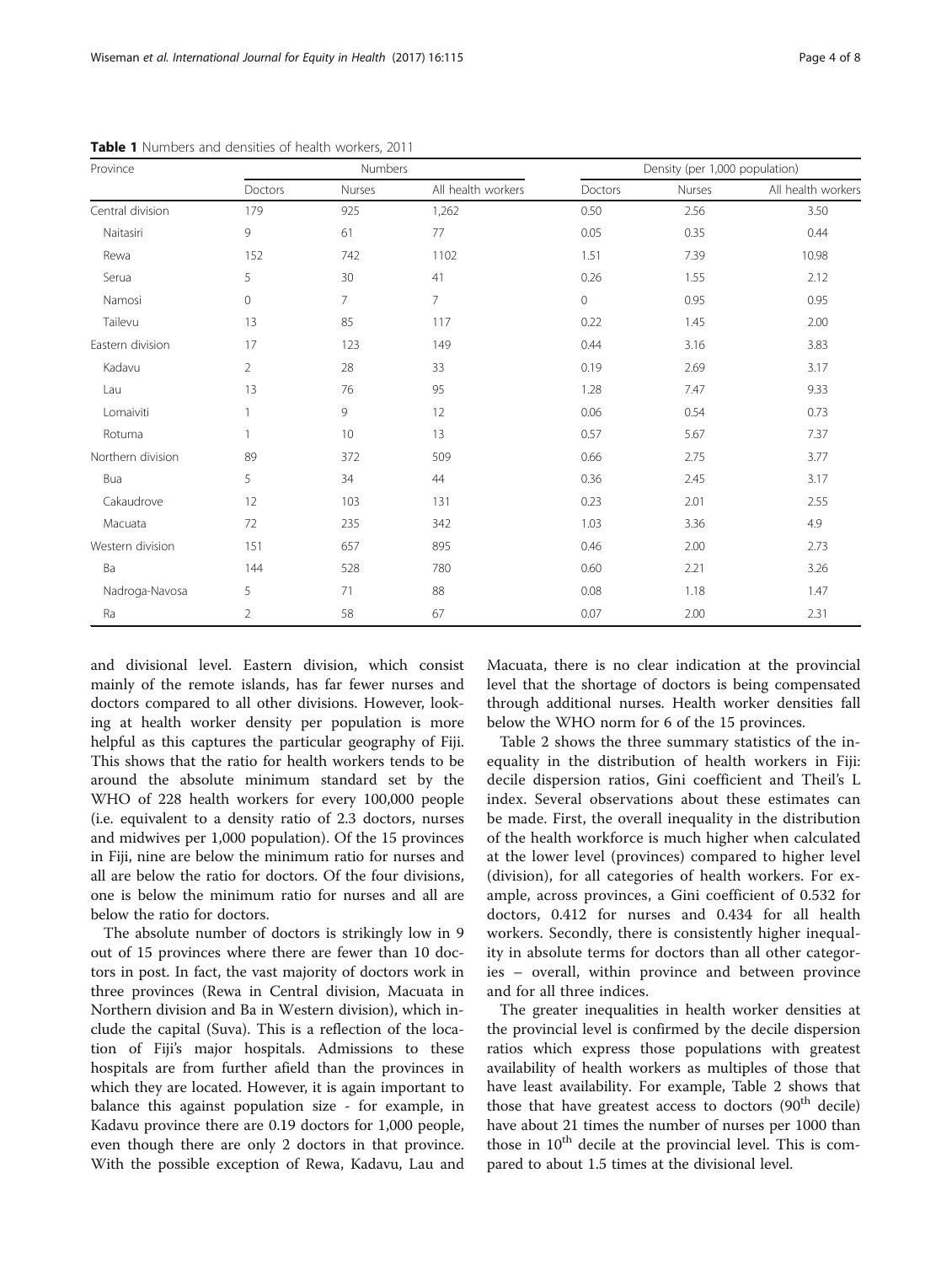|                    | Measures across divisions |                  |                 | Measures across provinces |                  |                 |
|--------------------|---------------------------|------------------|-----------------|---------------------------|------------------|-----------------|
|                    | p90/p10                   | Gini coefficient | Thiel's L index | p90/p10                   | Gini coefficient | Thiel's L Index |
| <b>Nurses</b>      | .52                       | 0.077            | 0.011           | 13.57                     | 0.412            | 0.513           |
| Doctors            | .51                       | 0.088            | 0.013           | 21.11                     | 0.532            | 1.038           |
| All health workers | -39                       | 0.059            | 0.008           | 15.91                     | 0.434            | 0.581           |

<span id="page-4-0"></span>**Table 2** Measures of inequality in health worker distribution across divisions and provinces

Table 3 shows the decomposition of health workforce inequalities based on the Thiel L Index. Overall inequality in the distribution of the health workforce between provinces is much higher compared to overall inequality between divisions for all categories of health workers. For example, across provinces, a Thiel L index of Gini coefficient of 0.441 was reported for doctors, 0.278 for nurses and 0.302 for all health workers.

The Lorenz Curve in Fig. 1 shows the cumulative share of health workers against the cumulative share of need/mortality when divisions are ranked from those in lowest need (i.e. lower number of deaths) to highest need. The diagonal line represents a perfectly equal distribution of health workers (i.e. those with lower level of need, say 20%, would receive only 20% of health workers). Unequal distributions have a curve and the nearer the curve to the diagonal, the greater the degree of equality. Figure 1 shows that at the divisional level the share of health workers increases almost in proportion with need (Gini Coefficient = 0.059).

At the provincial level (Fig. [2\)](#page-5-0) the Lorenz curves for all categories of health workers remain quite flat but there are some slight inequalities (Gini Coefficient = 0.434). For example, those better off (meaning they have lower mortality) tend to have a slightly greater share of health workers than they would if the distribution were perfectly equitable. Moreover, for doctors there seems to be a few provinces where mortality is low that receive a lower share of doctors than what they would be expected to receive if things were totally equitable.

# **Discussion**

HRH plays a pivotal role in strengthening health systems and in achieving the Sustainable Development Goals (SDGs) [\[34](#page-7-0)]. Findings from this study highlight the significant shortages of health workers that exist in several provinces of Fiji – six provinces fall short of the

Table 3 Decomposition of Theil L indices, for divisions and provinces

|                    | Between-division<br>inequalities | Between-province<br>inequalities |
|--------------------|----------------------------------|----------------------------------|
| Doctors            | 0.012                            | 0.441                            |
| <b>Nurses</b>      | 0.011                            | 0.278                            |
| All health workers | 0.008                            | 0.302                            |

recommended threshold of 2.3 health workers per 1,000 people. The Fiji Government has been taking steps to address the shortage; for example, by creating new cadres of health workers, including nurse practitioners; employing increasing numbers of foreign doctors, including specialists; and increasing funding to the Fiji National University to increase the number of students to be trained as nurses and doctors [\[27](#page-6-0)].

Many other LMICs including countries such as China and India with the largest and most diverse health labour markets, have also implemented significant HRH reforms in the past decade. But despite improvements in the growth of their workforce, they continue to have significant HRH challenges, such as having sufficient numbers of qualified health workers who are equitably distributed geographically to meet local health needs [[35\]](#page-7-0). There is an urgent need for HRH research and planning based upon the health needs of people and the skills and knowledge required to meet those needs. Simply increasing the numbers of health workers has not addressed the systemic challenges; universal health coverage and the SDGs require a discourse going beyond HRH shortages [\[36](#page-7-0)].

Governments like that of Fiji are therefore being forced to think more carefully about current allocations of health workers at the sub national level. This study systematically measured the level of inequality in the distribution of the existing health workforce in Fiji. Three

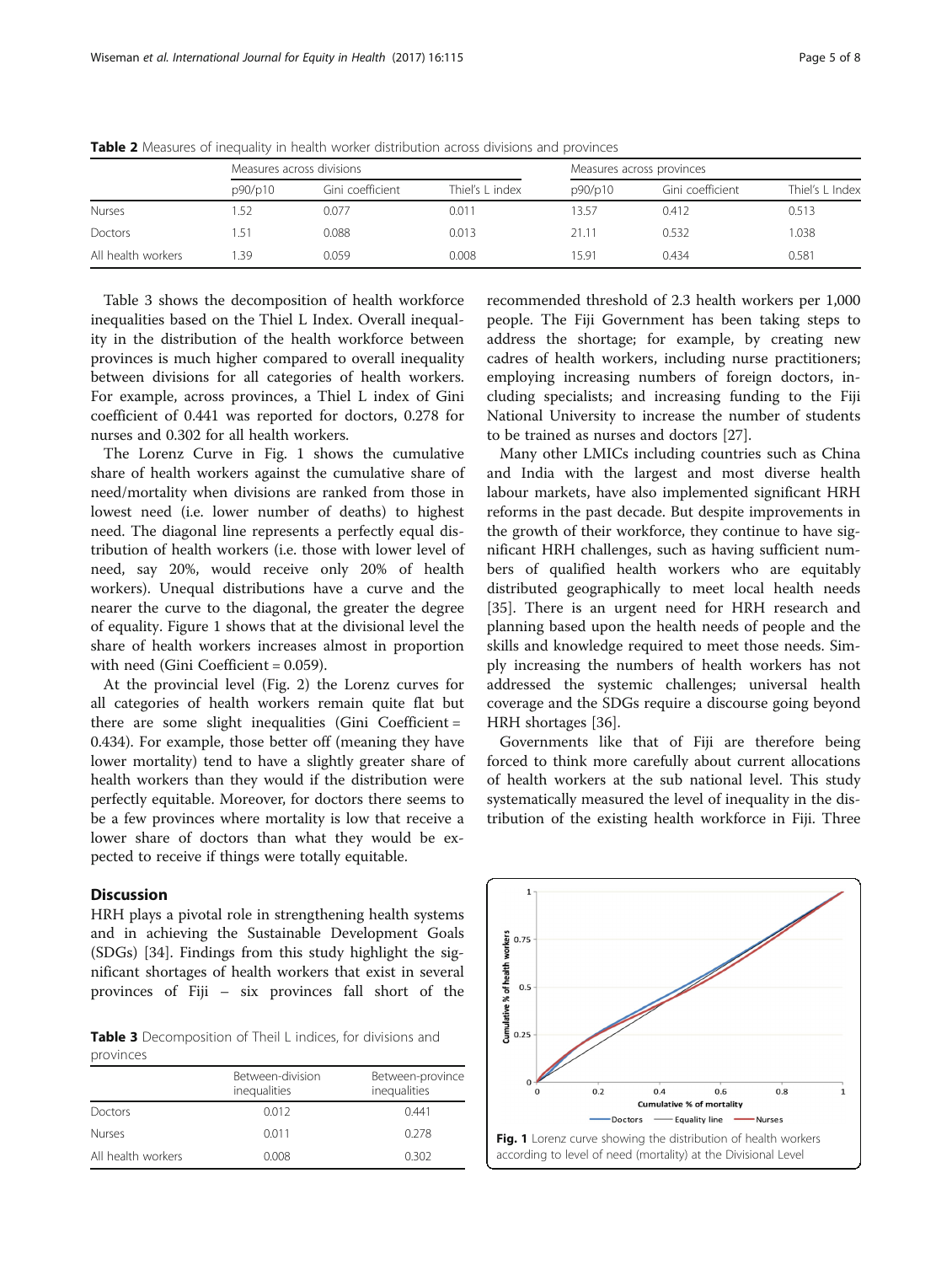different measures of inequality were used, decile dispersion ratios, the Gini Coefficient and the Theil L Index. Together, these measures form a consistent picture that while inequalities exist at the provincial level in Fiji, mainly with respect to the distribution of doctors, these inequalities are relatively small. Using a measure of need defined in terms of crude deaths, the data shows that health workers tend to be located in areas where need is greatest. This suggests that the Fijian Government is responding to health care needs as best it can using its available stock of health workers and that it must focus its efforts on policies to increase national shortages, most notably of doctors and specialists.

Two methodological issues are noteworthy. Currently the major criterion for allocating health workers across divisions in Fiji and many other countries in the region is relative population levels. While the current allocation of health workers based on relative population levels appears to align quite well with an allocation based on the crude death rate, caution is needed. For those countries where disease burden is distributed fairly evenly, then population size is probably the simplest criterion for allocating health workers. However, disease burden can change rapidly and those living in poverty are more susceptible to many diseases including HIV/Aids and tuberculosis. In these contexts, resource allocation formula based on population size alone is likely to lead to inequalities in the distribution of health workers. Analyses of the distribution of different types of health workers need to be regularly undertaken especially when new reforms such as the intake of foreign doctors and specialists or new cadres of health workers are introduced. The results from this analysis would serve as a useful baseline against which to measure the impact of these very recent HRH initiatives in Fiji.

Second, in the absence of alternative comprehensive measures of health care needs, this study relied on the total number of deaths per 1000 people to measure health care needs. Ideally, to compare mortality rates across different population groups or time periods, the rates should be "standardized "to a population with the same age structure. This data was not available at the provincial level in Fiji. While not a major concern for Fiji, variability in the accuracy of all-cause mortality data has also been highlighted as a problem for some other LMICs [\[37](#page-7-0)]. There would also be value in repeating this analysis using alternative measures of need. While crude deaths may be a good proxy for health care needs in areas with high death rates (indicative of an ageing population which requires labour-intensive health services), they are less suitable in low-income countries where around a third of annual deaths in children under the age of 5 years resulting from illnesses that can be prevented by interventions delivered through the health system [[38\]](#page-7-0) [[7\]](#page-6-0). Again, age standardised mortality rates were not routinely available for provinces at the time of this study but these data gaps may be overcome through subsequent Demographic and Health Surveys.

This study uses SMR as a measure of need but considering the epidemiologic transition from communicable to NCDs, simply looking at doctors and nurses is probably too crude. With the growing burden of NCDs in the Pacific, a range of support staff including nurses, podiatrists, nutritionists and other allied health workers to support doctors would be required.

# Conclusions

This study, which borrows methods from the economic literature to explore inequalities in health workforce distribution in Fiji, illustrates the value in looking beyond the aggregate or national level when conducting these types of analyses. In particular, decomposition indices of inequality can be extremely useful when trying to separate out inequalities between groups and within groups. In this study, within division inequality accounted for the vast majority of inequality observed in the distribution of all categories of health workers. While the better off (those with lower mortality) tended to have a slightly greater share of health workers, the overall distribution of health workers on the basis of need was shown to be relatively equitable in Fiji. Countries should not see these types of analyses as one-off exercises, we strongly advocate they be repeated as data sources improve (both in terms of health worker numbers and disease burden) and as a means of evaluating significant HRH reforms.

<span id="page-5-0"></span>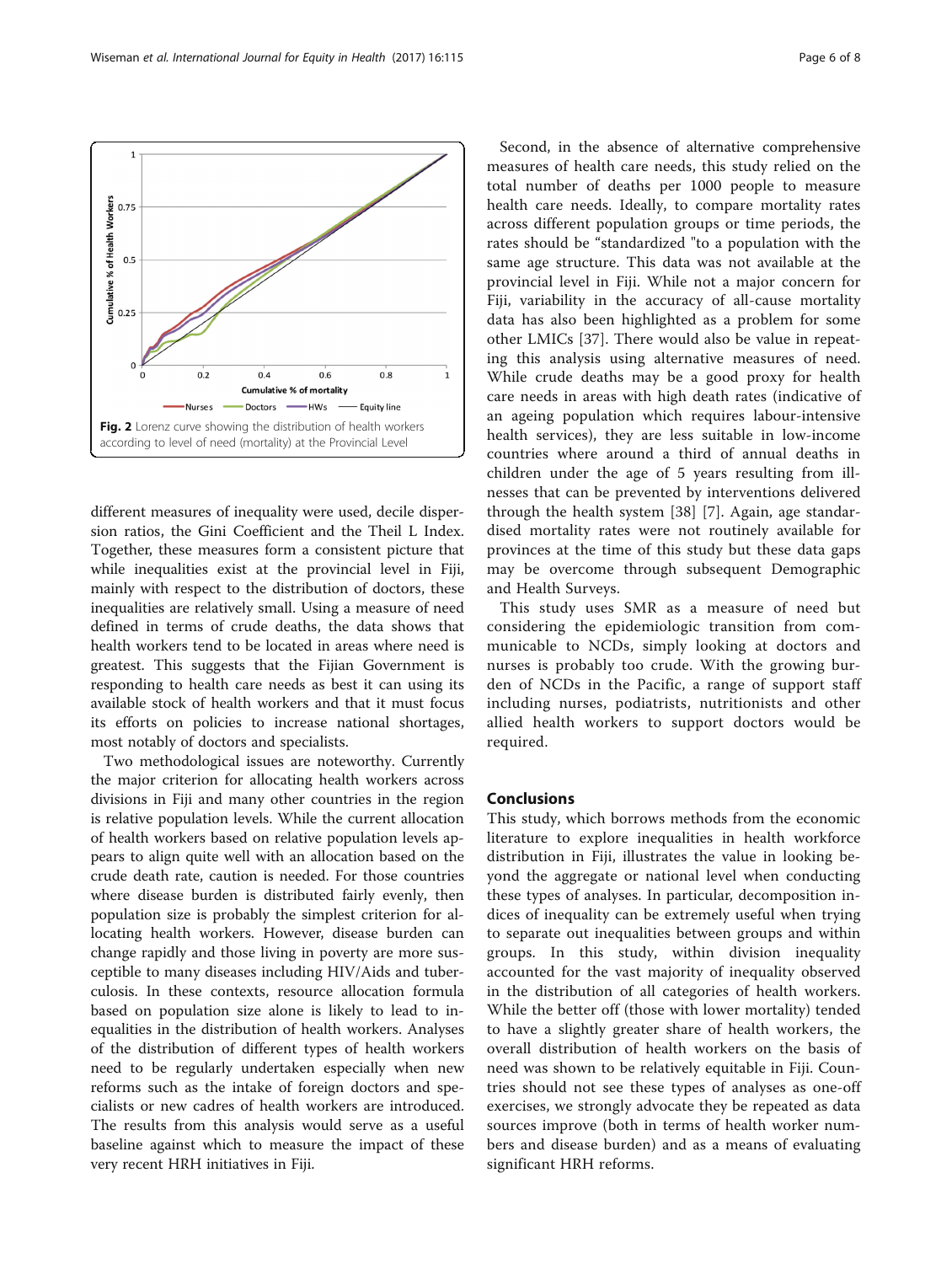# <span id="page-6-0"></span>**Endnotes**

 ${}^{1}$ Based on the 2007 population census: Central  $\cdot$  with a population of 342,477, Eastern ‐ with a population of 39,313, Northern ‐ with a population of 135,961 and Western - with a population of 319,611.

#### Abbreviations

CVD: Cardiovascular Disease; HRH: Human Resources for Health; ISCO: International Standard Classification of Occupations; LMICs: Low and Middle Income Countries; MDGs: Millennium Development Goals; MoH: Ministry of Health; NCDs: Non-Communicable Diseases; SDGs: Sustainable Development Goals; USD: United States Dollar; WHO: World Health Organization

#### Acknowledgements

Study partly funded through the Human Resources for Health (HRH) Knowledge Hub (AusAID 44912).

#### Funding

No funding sources to be declared.

#### Availability of data and material

Population level data is freely available from the Fijian Bureau of Statistics here:<http://www.statsfiji.gov.fj/index.php/2007-census-of-population>. Records of crude all-cause death rates and health personnel characteristics are available from the corresponding author on reasonable request and pending approval by the Fijian Ministry of Health and Medical Services.

### Authors' contributions

VW, WI and GR designed the study. ML and NB led the analysis. SL and WI accessed and compiled the secondary data sets. VW and NB drafted the manuscript, which all authors reviewed and approved.

#### Competing interests

The authors declare that they have no competing interests.

#### Consent for publication

Not applicable.

# Ethics approval and consent to participate

This study relies on data routinely collected by the Fijian Ministry of Health and Medical Services. No primary data was collected for this study.

## Publisher's Note

Springer Nature remains neutral with regard to jurisdictional claims in published maps and institutional affiliations.

#### Author details

<sup>1</sup>Department of Global Health and Development, London School of Hygiene & Tropical Medicine, London WC1E 7HT, UK. <sup>2</sup>School of Public Health and Community Medicine, University of New South Wales, Kensington, NSW 2033, Australia. <sup>3</sup> London School of Economics and Political Science, Houghton Street, London WC2A 2AE, UK. <sup>4</sup>Institute for Global Health, University College London, Gower St, Kings Cross, London WC1E 6BT, UK. <sup>5</sup>Centre for Health Information Policy & Systems Research, College of Medicine Nursing and Health Sciences, Fiji National University, Suva, Fiji. 6 Human Resources for Development Alliance, PO Box 10570, Laucala Beach, Suva, Fiji.

## Received: 7 February 2017 Accepted: 5 May 2017 Published online: 30 June 2017

#### References

- Chen L, Evans T, Anand S, Boufford JI, Brown H, Chowdhury M, Cueto M, Dare L, Dussault G, Elzinga G. Human resources for health: overcoming the crisis. Lancet. 2004;364:1984–90.
- 2. Hongoro C, McPake B. How to bridge the gap in human resources for health. Lancet. 2004;364:1451–6.
- 3. WHO. The World Health Report 2006 –Working Together for Health. Geneva: WHO; 2006.
- 4. Morgan J. Country in Focus: turning the tide of diabetes in Fiji. Lancet Diab Endocrinol. 2014;3:15–6.
- 5. Henderson LN, Tulloch J. Incentives for retaining and motivating health workers in Pacific and Asian countries. Hum Resour Health. 2008;6:1.
- 6. AusAid. Australia Fiji Health Sector Support Program 2011-2015. 2010. 7. Munga MA, Mæstad O. Measuring inequalities in the distribution of health
- workers: the case of Tanzania. Hum Resour Health. 2009;7:1. 8. Sousa A, Dal Poz MR, Carvalho CL. Monitoring inequalities in the health
- workforce: the case study of Brazil 1991–2005. PLoS ONE. 2012;7:e33399.
- 9. Prasad A, Tandon A, Sousa A, Ebener S, Evans D. Measuring the efficiency of human resources for health in attaining health outcomes across provinces in Viet Nam. WHO Background papers for The World Health Report. Geneva: World Health Organisation; 2006.
- 10. Anand S. Measuring health workforce inequalities: methods and application to China and India. Geneva: World Health Organization; 2010.
- 11. Robinson J, Wharrad H. Invisible nursing: exploring health outcomes at a global level. Relationships between infant and under‐5 mortality rates and the distribution of health professionals, GNP per capita, and female literacy. J Adv Nurs. 2000;32:28–40.
- 12. Robinson JJ, Wharrad H. The relationship between attendance at birth and maternal mortality rates: an exploration of United Nations' data sets including the ratios of physicians and nurses to population, GNP per capita and female literacy. J Adv Nurs. 2001;34:445–55.
- 13. Murphy GGT, O'Brien-Pallas L, Alksnis C, Birch S, Kephart G, Pennock M, Pringle D, Rootman I, Wang S. Health Human Resource Planning: An examination of relationships among nursing service utilization, and estimate of population health, and overall health outcomes in the province of Ontario. Library and Archives Canada = Bibliothèque et Archives Canada; 2006.
- 14. Data Bank [\[http://data.worldbank.org/country/fiji\]](http://data.worldbank.org/country/fiji). Accessed 20 Oct 2016.
- 15. Fiji Country Profile [\[http://www.wpro.who.int/countries/fji/en/\]](http://www.wpro.who.int/countries/fji/en/). Accessed 20 Oct 2016.
- 16. Health Mo. Ministry of Health Strategic Plan 2007 2011. Suva: Ministry of Health; 2007.
- 17. Organization WH. The Fiji Islands health system review. Manila: WHO Regional Office for the Western Pacific; 2011.
- 18. Carter K, Cornelius M, Taylor R, Ali SS, Rao C, Lopez AD, Lewai V, Goundar R, Mowry C. Mortality trends in Fiji. Aust N Z J Public Health. 2011;35:412–20.
- 19. Health Mo. Annual Report of the Ministry of Health and Family Services, 2015; Fiji. 2016.
- 20. Taylor R, Carter K, Naidu S, Linhart C, Azim S, Rao C, Lopez AD. Divergent mortality trends by ethnicity in Fiji. Aust N Z J Public Health. 2013;37:509–15.
- 21. NCDs in Fiji [[http://www.health.gov.fj/?page\\_id=706](http://www.health.gov.fj/?page_id=706)]. Accessed 4 Feb 2017.
- 22. Linhart C, Tukana I, Lin S, Taylor R, Morrell S, Vatucawaqa P, Magliano D, Zimmet P. Continued increases in hypertension over three decades in Fiji, and the influence of obesity. J Hypertens. 2016;34:402.
- 23. Linhart C, Tukana I, Lin S, Taylor R, Morrell S, Vatucawaqa P, Magliano DJ, Zimmet P. Declines and plateaux in smoking prevalence over three decades in Fiji. Nicotine Tob Res. 2016;[Epub ahead of print].
- 24. Lin S, Tukana I, Linhart C, Morrell S, Taylor R, Vatucawaqa P, Magliano DJ, Zimmet P. Diabetes and obesity trends in Fiji over 30 years. J Diabetes. 2015; 8(4):533-43.
- 25. Morrell S, Lin S, Tukana I, Linhart C, Taylor R, Vatucawaqa P, Magliano DJ, Zimmet P. Diabetes incidence and projections from prevalence surveys in Fiji. Popul Health Metrics. 2016;14:45.
- 26. WHO. Global Strategy on Human Resources for Health: Workforce 2030. Geneva: WHO; 2016.
- 27. Doyle J, Roberts G. Exit Interviews: Determining why Health Staff Leave. Sydney: Human Resources for Health Knowledge Hub; 2012.
- 28. Statistics FBo. Population Census 2007. 2007
- 29. International standard classification of occupations ISCO-08 [[http://www.ilo.](http://www.ilo.org/wcmsp5/groups/public/---dgreports/---dcomm/---publ/documents/publication/wcms_172572.pdf) [org/wcmsp5/groups/public/](http://www.ilo.org/wcmsp5/groups/public/---dgreports/---dcomm/---publ/documents/publication/wcms_172572.pdf)—dgreports/—dcomm/—publ/documents/ [publication/wcms\\_172572.pdf](http://www.ilo.org/wcmsp5/groups/public/---dgreports/---dcomm/---publ/documents/publication/wcms_172572.pdf)]. Accessed 4 Feb 2017.
- 30. Yusuf AA, Sumner A, Rum IA. Twenty years of expenditure inequality in Indonesia, 1993–2013. Bull Indones Econ Stud. 2014;50:243–54.
- 31. Yitzhaki S. Relative deprivation and the Gini coefficient. Q J Econ. 1979;1:321–4.
- 32. Theil H, Theil H. Economics and information theory. 1967.
- 33. Brown MC. Using Gini-style indices to evaluate the spatial patterns of health practitioners: theoretical considerations and an application based on Alberta data. Soc Sci Med. 1994;38:1243–56.